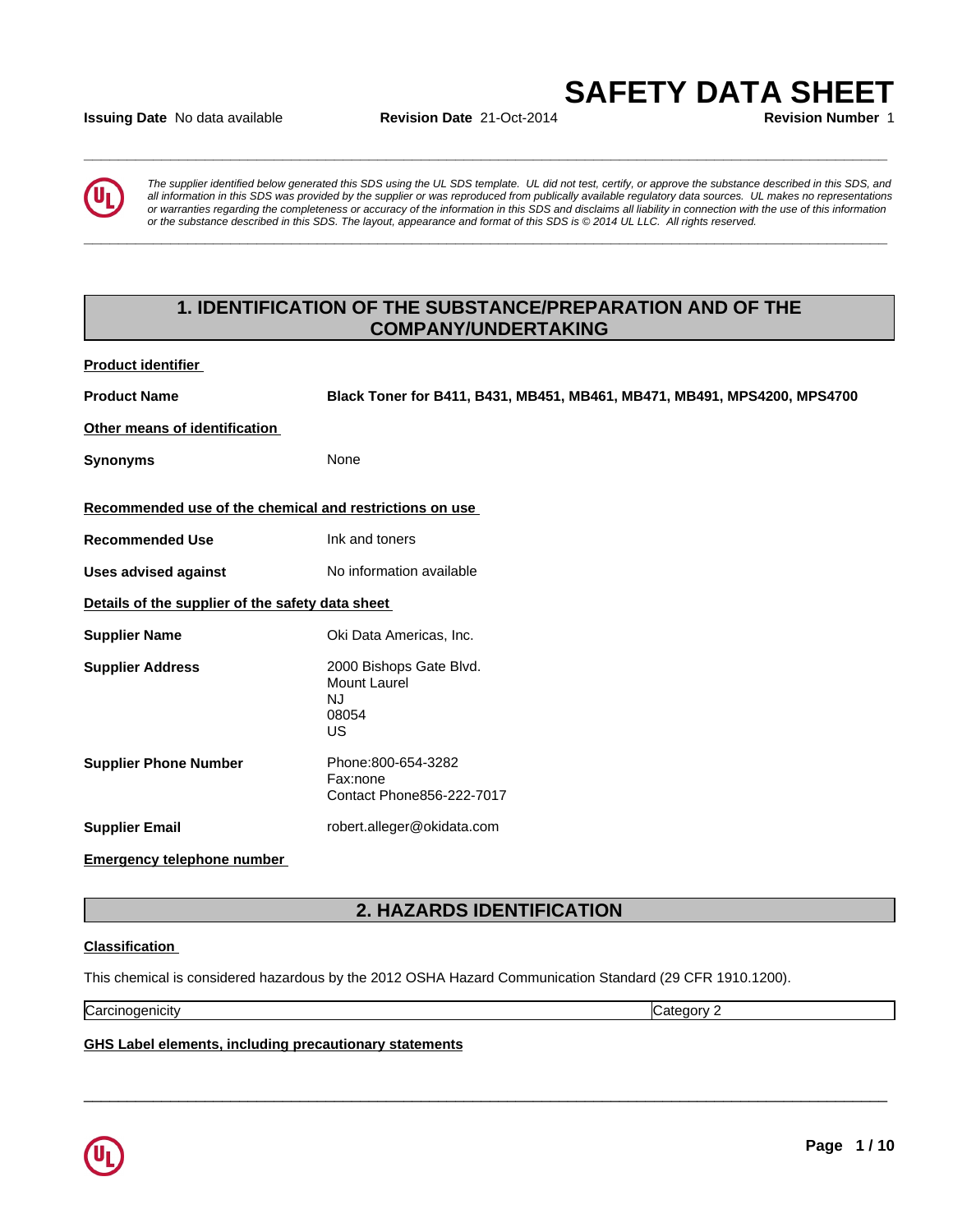| Signal word                                                          | <b>Emergency Overview</b><br>Warning                                                     |          |                     |
|----------------------------------------------------------------------|------------------------------------------------------------------------------------------|----------|---------------------|
|                                                                      |                                                                                          |          |                     |
| <b>Hazard Statements</b>                                             |                                                                                          |          |                     |
| Suspected of causing cancer                                          |                                                                                          |          |                     |
|                                                                      |                                                                                          |          |                     |
|                                                                      |                                                                                          |          |                     |
|                                                                      |                                                                                          |          |                     |
|                                                                      |                                                                                          |          |                     |
|                                                                      |                                                                                          |          |                     |
|                                                                      |                                                                                          |          |                     |
| Appearance Black                                                     | Physical state Powder(s) Solid                                                           |          | Odor Odorless       |
| <b>Precautionary Statements - Prevention</b>                         |                                                                                          |          |                     |
| Obtain special instructions before use                               | Do not handle until all safety precautions have been read and understood                 |          |                     |
| Use personal protective equipment as required                        |                                                                                          |          |                     |
| <b>Precautionary Statements - Response</b>                           |                                                                                          |          |                     |
| IF exposed or concerned: Get medical advice/attention                |                                                                                          |          |                     |
| <b>Precautionary Statements - Storage</b>                            |                                                                                          |          |                     |
| Store locked up                                                      |                                                                                          |          |                     |
| <b>Precautionary Statements - Disposal</b>                           |                                                                                          |          |                     |
| Dispose of contents/container to an approved waste disposal plant    |                                                                                          |          |                     |
| Hazards not otherwise classified (HNOC)                              |                                                                                          |          |                     |
| Not applicable                                                       |                                                                                          |          |                     |
| <b>Unknown Toxicity</b>                                              |                                                                                          |          |                     |
| 100.82% of the mixture consists of ingredient(s) of unknown toxicity |                                                                                          |          |                     |
| Other information                                                    |                                                                                          |          |                     |
| No information available                                             |                                                                                          |          |                     |
| <b>Interactions with Other Chemicals</b>                             |                                                                                          |          |                     |
| No information available.                                            |                                                                                          |          |                     |
|                                                                      |                                                                                          |          |                     |
|                                                                      | 3. COMPOSITION/INFORMATION ON INGREDIENTS                                                |          |                     |
|                                                                      |                                                                                          |          |                     |
| <b>Chemical Name</b>                                                 | <b>CAS No</b>                                                                            | Weight-% | <b>Trade Secret</b> |
| Third Party Formulation (TP # 1183616)                               | Proprietary                                                                              | $1 - 5$  | $\star$             |
|                                                                      | *The exact percentage (concentration) of composition has been withheld as a trade secret |          |                     |
|                                                                      | <b>4. FIRST AID MEASURES</b>                                                             |          |                     |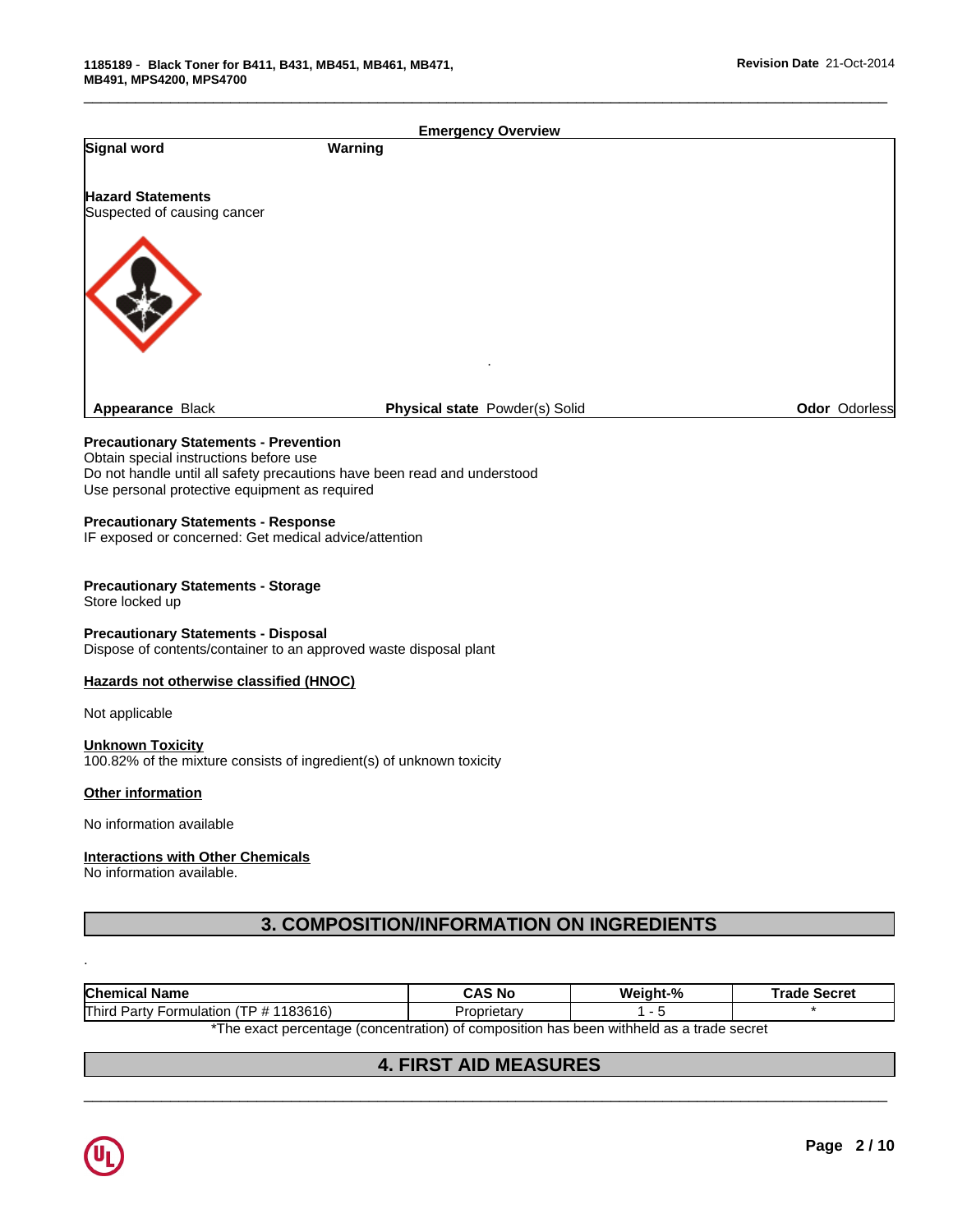# **First aid measures**

| <b>General Advice</b>                                       | Immediate medical attention is required.                                                                 |
|-------------------------------------------------------------|----------------------------------------------------------------------------------------------------------|
| Eye contact                                                 | Rinse thoroughly with plenty of water, also under the eyelids. If symptoms persist,<br>call a physician. |
| <b>Skin contact</b>                                         | Wash skin with soap and water. In the case of skin irritation or allergic reactions<br>see a physician.  |
| <b>Inhalation</b>                                           | Remove to fresh air. If symptoms persist, call a physician.                                              |
| Ingestion                                                   | Do NOT induce vomiting. Drink plenty of water. If symptoms persist, call a<br>physician.                 |
| Most important symptoms and effects, both acute and delayed |                                                                                                          |

\_\_\_\_\_\_\_\_\_\_\_\_\_\_\_\_\_\_\_\_\_\_\_\_\_\_\_\_\_\_\_\_\_\_\_\_\_\_\_\_\_\_\_\_\_\_\_\_\_\_\_\_\_\_\_\_\_\_\_\_\_\_\_\_\_\_\_\_\_\_\_\_\_\_\_\_\_\_\_\_\_\_\_\_\_\_\_\_\_\_\_\_\_

# **Most Important Symptoms and** No information available.

### **Effects**

# **Indication of any immediate medical attention and special treatment needed**

**Notes to Physician** Treat symptomatically.

# **5. FIRE-FIGHTING MEASURES**

#### **Suitable Extinguishing Media**

Use extinguishing measures that are appropriate to local circumstances and the surrounding environment.

## **Unsuitable extinguishing media**

CAUTION: Use of water spray when fighting fire may be inefficient.

### **Specific hazards arising from the chemical**

No information available.

# **Hazardous Combustion Products**

Carbon oxides.

**Explosion Data Sensitivity to Mechanical Impact No.** 

**Sensitivity to Static Discharge No.** 

### **Protective equipment and precautions for firefighters**

As in any fire, wear self-contained breathing apparatus pressure-demand, MSHA/NIOSH (approved or equivalent) and full protective gear.

 $\overline{\phantom{a}}$  ,  $\overline{\phantom{a}}$  ,  $\overline{\phantom{a}}$  ,  $\overline{\phantom{a}}$  ,  $\overline{\phantom{a}}$  ,  $\overline{\phantom{a}}$  ,  $\overline{\phantom{a}}$  ,  $\overline{\phantom{a}}$  ,  $\overline{\phantom{a}}$  ,  $\overline{\phantom{a}}$  ,  $\overline{\phantom{a}}$  ,  $\overline{\phantom{a}}$  ,  $\overline{\phantom{a}}$  ,  $\overline{\phantom{a}}$  ,  $\overline{\phantom{a}}$  ,  $\overline{\phantom{a}}$ 

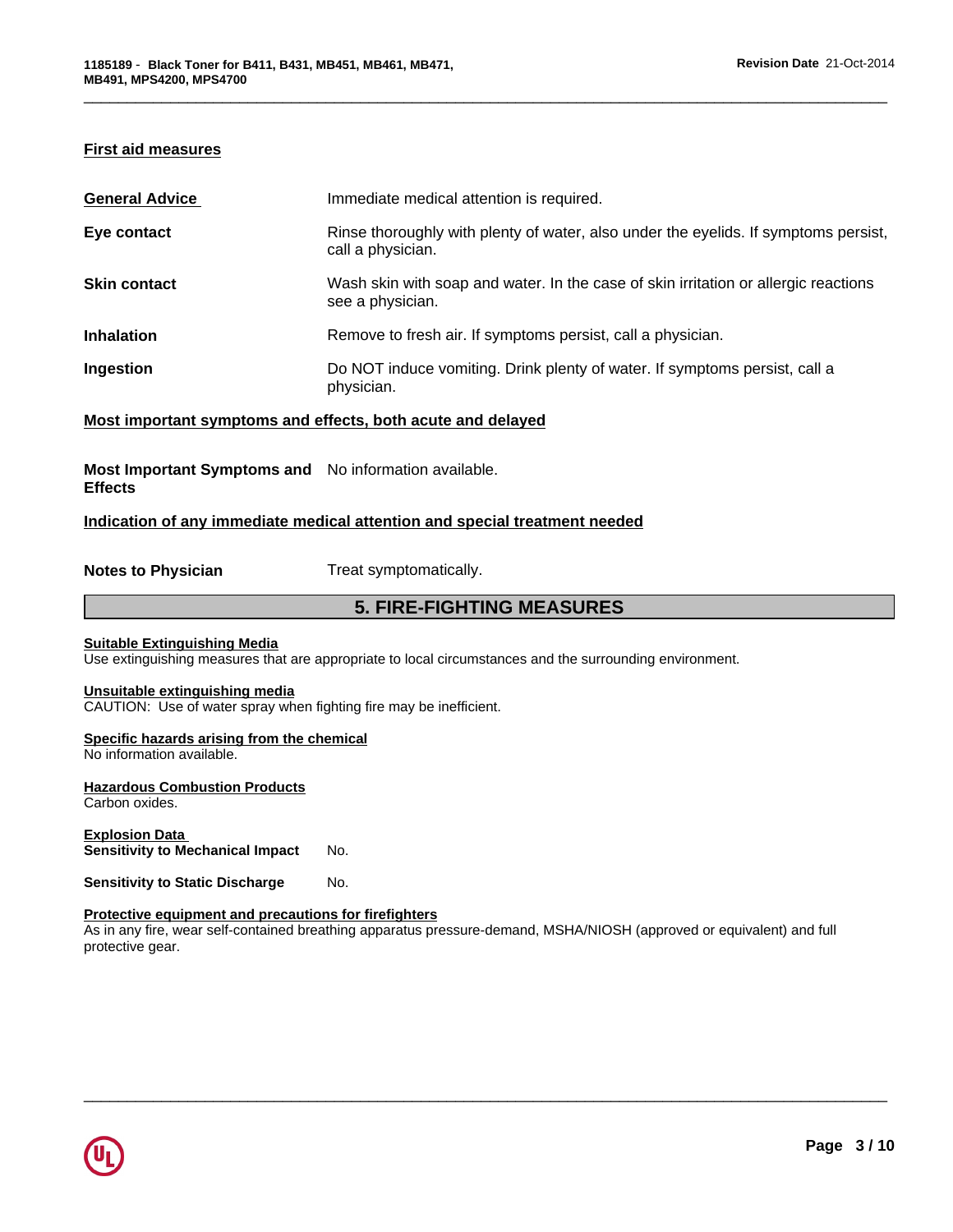# **6. ACCIDENTAL RELEASE MEASURES**

\_\_\_\_\_\_\_\_\_\_\_\_\_\_\_\_\_\_\_\_\_\_\_\_\_\_\_\_\_\_\_\_\_\_\_\_\_\_\_\_\_\_\_\_\_\_\_\_\_\_\_\_\_\_\_\_\_\_\_\_\_\_\_\_\_\_\_\_\_\_\_\_\_\_\_\_\_\_\_\_\_\_\_\_\_\_\_\_\_\_\_\_\_

# **Personal precautions, protective equipment and emergency procedures**

| <b>Other Information</b><br><b>Environmental precautions</b><br><b>Environmental precautions</b> | Refer to protective measures listed in Sections 7 and 8.<br>Refer to protective measures listed in Sections 7 and 8.                                                                                                              |
|--------------------------------------------------------------------------------------------------|-----------------------------------------------------------------------------------------------------------------------------------------------------------------------------------------------------------------------------------|
|                                                                                                  |                                                                                                                                                                                                                                   |
|                                                                                                  |                                                                                                                                                                                                                                   |
|                                                                                                  |                                                                                                                                                                                                                                   |
| Methods and material for containment and cleaning up                                             |                                                                                                                                                                                                                                   |
| <b>Methods for containment</b>                                                                   | Prevent further leakage or spillage if safe to do so.                                                                                                                                                                             |
| Methods for cleaning up<br>Pick up and transfer to properly labeled containers.                  |                                                                                                                                                                                                                                   |
|                                                                                                  | 7. HANDLING AND STORAGE                                                                                                                                                                                                           |
| <b>Precautions for safe handling</b>                                                             |                                                                                                                                                                                                                                   |
| <b>Handling</b>                                                                                  | Handle in accordance with good industrial hygiene and safety practice. Avoid contact with<br>skin, eyes or clothing. Do not eat, drink or smoke when using this product. Take off<br>contaminated clothing and wash before reuse. |
| Conditions for safe storage, including any incompatibilities                                     |                                                                                                                                                                                                                                   |
| <b>Storage</b>                                                                                   | Keep container tightly closed.                                                                                                                                                                                                    |
| <b>Incompatible Products</b>                                                                     | None known based on information supplied.                                                                                                                                                                                         |
|                                                                                                  | 8. EXPOSURE CONTROLS/PERSONAL PROTECTION                                                                                                                                                                                          |

### **Control parameters**

#### **Exposure Guidelines**

| <b>Chemical Name</b>                   | <b>ACGIH TLV</b>                       | <b>OSHA PEL</b>                     | <b>NIOSH IDLH</b>                          |
|----------------------------------------|----------------------------------------|-------------------------------------|--------------------------------------------|
| Third Party Formulation (TP # 1183616) | $ TWA: 3 mg/m3$ inhalable fraction $ $ | TWA: $3.5 \text{ mg/m}^3$           | IDLH: $1750 \text{ mg/m}^3$                |
|                                        |                                        | (vacated) TWA: $3.5 \text{ mg/m}^3$ | TWA: $3.5 \text{ mg/m}^3$                  |
|                                        |                                        |                                     | TWA: 0.1 mg/m <sup>3</sup> Carbon black in |
|                                        |                                        |                                     | presence of Polycyclic aromatic            |
|                                        |                                        |                                     | hydrocarbons PAH                           |

*ACGIH TLV: American Conference of Governmental Industrial Hygienists - Threshold Limit Value OSHA PEL: Occupational Safety and Health Administration - Permissible Exposure Limits NIOSH IDLH Immediately Dangerous to Life or Health*

**Other Exposure Guidelines** Vacated limits revoked by the Court of Appeals decision in AFL-CIO v. OSHA, 965 F.2d 962 (11th Cir., 1992) See section 15 for national exposure control parameters

 $\overline{\phantom{a}}$  ,  $\overline{\phantom{a}}$  ,  $\overline{\phantom{a}}$  ,  $\overline{\phantom{a}}$  ,  $\overline{\phantom{a}}$  ,  $\overline{\phantom{a}}$  ,  $\overline{\phantom{a}}$  ,  $\overline{\phantom{a}}$  ,  $\overline{\phantom{a}}$  ,  $\overline{\phantom{a}}$  ,  $\overline{\phantom{a}}$  ,  $\overline{\phantom{a}}$  ,  $\overline{\phantom{a}}$  ,  $\overline{\phantom{a}}$  ,  $\overline{\phantom{a}}$  ,  $\overline{\phantom{a}}$ 

#### **Appropriate engineering controls**

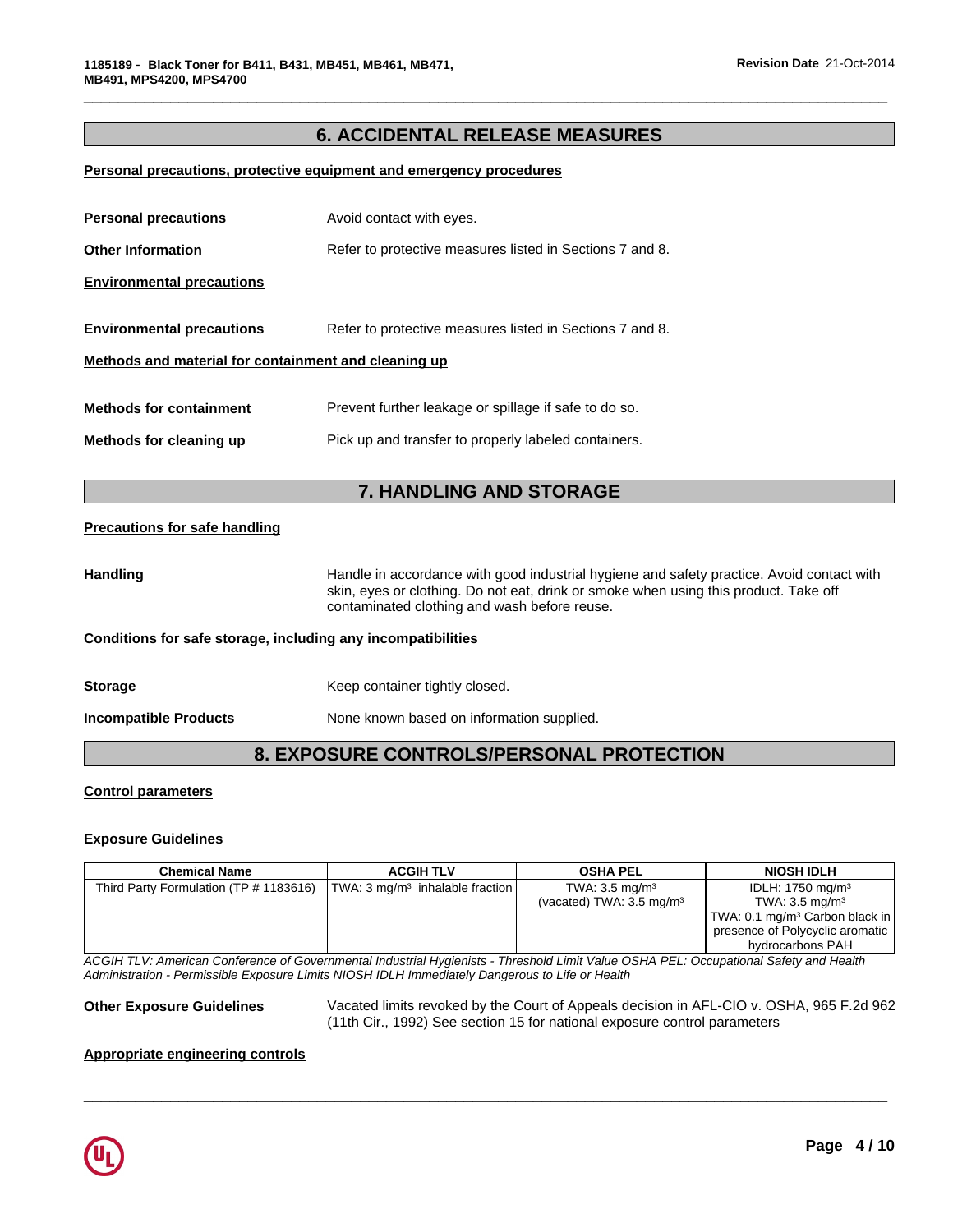# **Engineering Measures** Showers Eyewash stations Ventilation systems

# **Individual protection measures, such as personal protective equipment**

| <b>Eye/face protection</b>    | No special protective equipment required.                                                                                                                                                             |
|-------------------------------|-------------------------------------------------------------------------------------------------------------------------------------------------------------------------------------------------------|
| Skin and body protection      | Wear protective gloves and protective clothing.                                                                                                                                                       |
| <b>Respiratory protection</b> | No protective equipment is needed under normal use conditions. If exposure limits are<br>exceeded or irritation is experienced, ventilation and evacuation may be required.                           |
| <b>Hygiene Measures</b>       | Handle in accordance with good industrial hygiene and safety practice. Do not eat, drink or<br>smoke when using this product. Wash hands before breaks and immediately after handling<br>the product. |

\_\_\_\_\_\_\_\_\_\_\_\_\_\_\_\_\_\_\_\_\_\_\_\_\_\_\_\_\_\_\_\_\_\_\_\_\_\_\_\_\_\_\_\_\_\_\_\_\_\_\_\_\_\_\_\_\_\_\_\_\_\_\_\_\_\_\_\_\_\_\_\_\_\_\_\_\_\_\_\_\_\_\_\_\_\_\_\_\_\_\_\_\_

# **9. PHYSICAL AND CHEMICAL PROPERTIES**

# **Physical and Chemical Properties**

| <b>Physical state</b>                                   | Powder(s), Solid         |                       |                          |
|---------------------------------------------------------|--------------------------|-----------------------|--------------------------|
| Appearance                                              | <b>Black</b>             | Odor                  | <b>Odorless</b>          |
| Color                                                   | No information available | <b>Odor Threshold</b> | No information available |
| <b>Property</b>                                         | Values                   | <b>Remarks Method</b> |                          |
| рH                                                      | No data available        | None known            |                          |
| Melting / freezing point                                | No data available        | None known            |                          |
| Boiling point / boiling range                           | No data available        | None known            |                          |
| <b>Flash Point</b>                                      | No data available        | None known            |                          |
| <b>Evaporation Rate</b>                                 | No data available        | None known            |                          |
| Flammability (solid, gas)                               | No data available        | None known            |                          |
| <b>Flammability Limit in Air</b>                        |                          |                       |                          |
| <b>Upper flammability limit</b>                         | No data available        |                       |                          |
| Lower flammability limit                                | No data available        |                       |                          |
| Vapor pressure                                          | No data available        | None known            |                          |
| Vapor density                                           | No data available        | None known            |                          |
| <b>Specific Gravity</b>                                 | No data available        | None known            |                          |
| <b>Water Solubility</b>                                 | Insoluble                | None known            |                          |
| Solubility in other solvents                            | No data available        | None known            |                          |
| Partition coefficient: n-octanol/waterNo data available |                          | None known            |                          |
| <b>Autoignition temperature</b>                         | No data available        | None known            |                          |
| <b>Decomposition temperature</b>                        | No data available        | None known            |                          |
| <b>Kinematic viscosity</b>                              | No data available        | None known            |                          |
| <b>Dynamic viscosity</b>                                | No data available        | None known            |                          |
| <b>Explosive properties</b>                             | No data available        |                       |                          |
| <b>Oxidizing properties</b>                             | No data available        |                       |                          |
| <b>Other Information</b>                                |                          |                       |                          |
| <b>Softening Point</b>                                  | No data available        |                       |                          |
| <b>VOC Content (%)</b>                                  | No data available        |                       |                          |
| <b>Particle Size</b>                                    | No data available        |                       |                          |
| <b>Particle Size Distribution</b>                       |                          |                       |                          |
|                                                         |                          |                       |                          |

 $\overline{\phantom{a}}$  ,  $\overline{\phantom{a}}$  ,  $\overline{\phantom{a}}$  ,  $\overline{\phantom{a}}$  ,  $\overline{\phantom{a}}$  ,  $\overline{\phantom{a}}$  ,  $\overline{\phantom{a}}$  ,  $\overline{\phantom{a}}$  ,  $\overline{\phantom{a}}$  ,  $\overline{\phantom{a}}$  ,  $\overline{\phantom{a}}$  ,  $\overline{\phantom{a}}$  ,  $\overline{\phantom{a}}$  ,  $\overline{\phantom{a}}$  ,  $\overline{\phantom{a}}$  ,  $\overline{\phantom{a}}$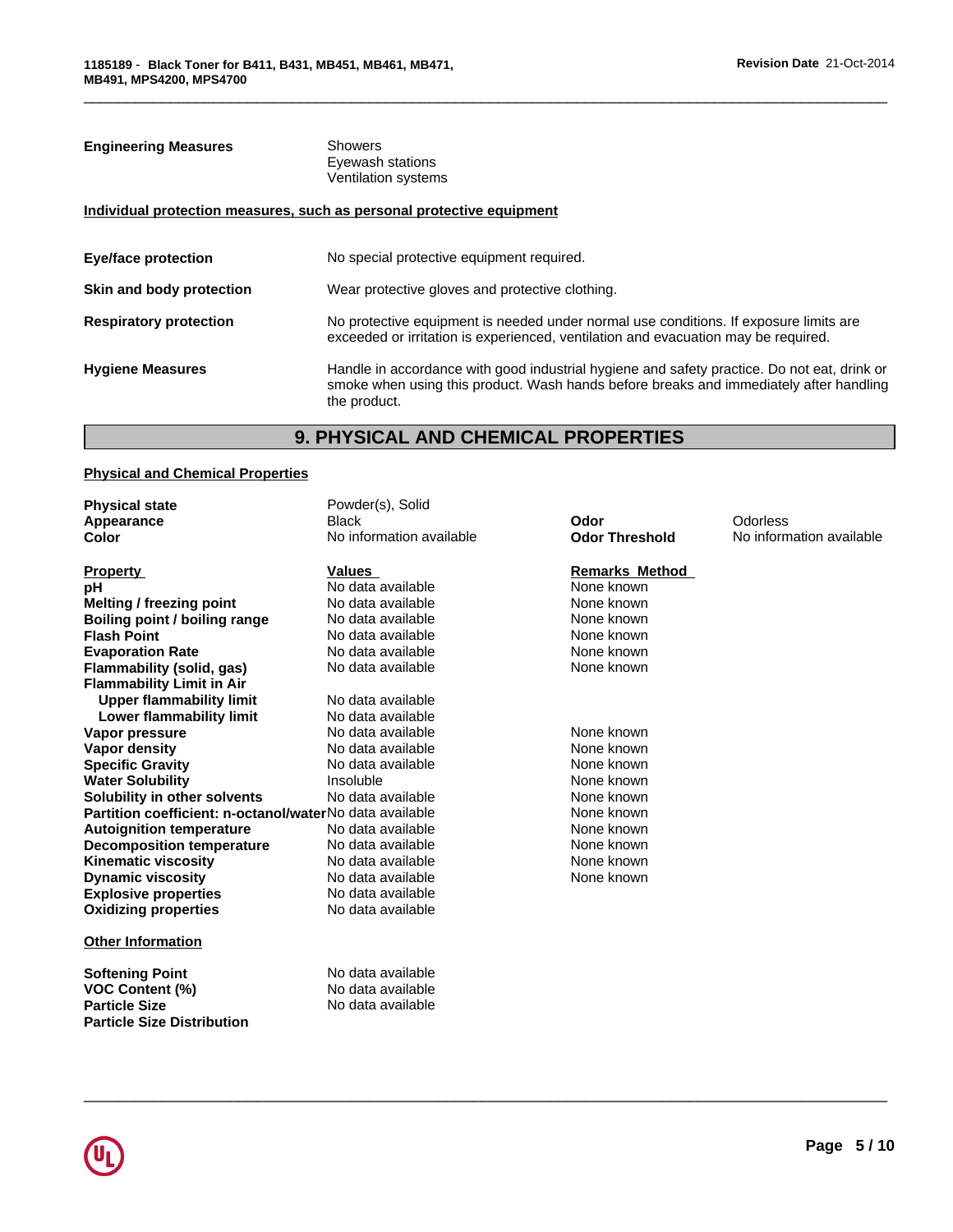# **10. STABILITY AND REACTIVITY**

\_\_\_\_\_\_\_\_\_\_\_\_\_\_\_\_\_\_\_\_\_\_\_\_\_\_\_\_\_\_\_\_\_\_\_\_\_\_\_\_\_\_\_\_\_\_\_\_\_\_\_\_\_\_\_\_\_\_\_\_\_\_\_\_\_\_\_\_\_\_\_\_\_\_\_\_\_\_\_\_\_\_\_\_\_\_\_\_\_\_\_\_\_

# **Reactivity**

No data available.

**Chemical stability** Stable under recommended storage conditions. **Possibility of Hazardous Reactions** None under normal processing. **Hazardous Polymerization** Hazardous polymerization does not occur.

**Conditions to avoid** None known based on information supplied. **Incompatible materials** None known based on information supplied. **Hazardous Decomposition Products** Carbon oxides.

# **11. TOXICOLOGICAL INFORMATION**

# **Information on likely routes of exposure**

| <b>Product Information</b> | Product does not present an acute toxicity hazard based on known or supplied information. |
|----------------------------|-------------------------------------------------------------------------------------------|
| <b>Inhalation</b>          | Specific test data for the substance or mixture is not available.                         |
| Eye contact                | Specific test data for the substance or mixture is not available.                         |
| <b>Skin contact</b>        | Specific test data for the substance or mixture is not available.                         |
| Ingestion                  | Specific test data for the substance or mixture is not available.                         |

#### **Component Information**

| <b>Chemical Name</b>                     | Oral LD50         | <b>Dermal LD50</b> | <b>Inhalation LC50</b> |
|------------------------------------------|-------------------|--------------------|------------------------|
| Third Party Formulation (TP #<br>1183616 | 15400 mg/kg (Rat) | > 3 g/kg (Rabbit)  |                        |

# **Information on toxicological effects**

| <b>Chemical Name</b>     | <b>ACGIH</b>                                                                               | <b>IARC</b>               | <b>NTP</b> | <b>OSHA</b> |  |
|--------------------------|--------------------------------------------------------------------------------------------|---------------------------|------------|-------------|--|
| <b>Carcinogenicity</b>   | The table below indicates whether each agency has listed any ingredient as a carcinogen.   |                           |            |             |  |
| <b>Mutagenic Effects</b> |                                                                                            | No information available. |            |             |  |
| Sensitization            |                                                                                            | No information available. |            |             |  |
|                          | Delayed and immediate effects as well as chronic effects from short and long-term exposure |                           |            |             |  |
| <b>Symptoms</b>          | No information available.                                                                  |                           |            |             |  |

 $\overline{\phantom{a}}$  ,  $\overline{\phantom{a}}$  ,  $\overline{\phantom{a}}$  ,  $\overline{\phantom{a}}$  ,  $\overline{\phantom{a}}$  ,  $\overline{\phantom{a}}$  ,  $\overline{\phantom{a}}$  ,  $\overline{\phantom{a}}$  ,  $\overline{\phantom{a}}$  ,  $\overline{\phantom{a}}$  ,  $\overline{\phantom{a}}$  ,  $\overline{\phantom{a}}$  ,  $\overline{\phantom{a}}$  ,  $\overline{\phantom{a}}$  ,  $\overline{\phantom{a}}$  ,  $\overline{\phantom{a}}$ 

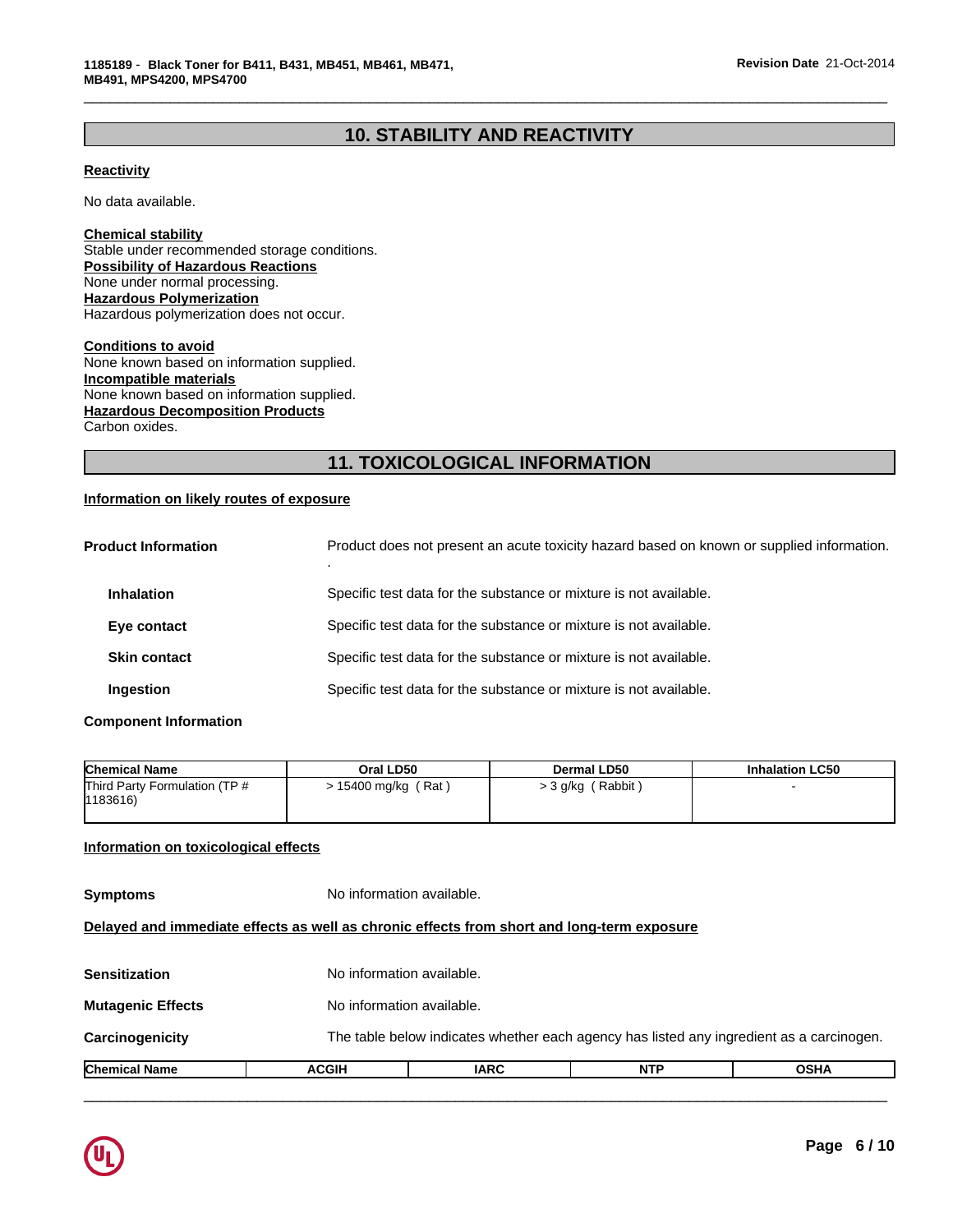| Third Party Formulation (TP                                                                                                                                                                                                                                                                          | A <sub>3</sub> |                                                                                                                                                                                                         | Group 2B |  | X |  |
|------------------------------------------------------------------------------------------------------------------------------------------------------------------------------------------------------------------------------------------------------------------------------------------------------|----------------|---------------------------------------------------------------------------------------------------------------------------------------------------------------------------------------------------------|----------|--|---|--|
| #1183616)                                                                                                                                                                                                                                                                                            |                |                                                                                                                                                                                                         |          |  |   |  |
| ACGIH (American Conference of Governmental Industrial Hygienists)<br>A3 - Animal Carcinogen<br>IARC (International Agency for Research on Cancer)<br>Group 2B - Possibly Carcinogenic to Humans<br>OSHA (Occupational Safety and Health Administration of the US Department of Labor)<br>X - Present |                |                                                                                                                                                                                                         |          |  |   |  |
| No information available.<br><b>Reproductive toxicity</b>                                                                                                                                                                                                                                            |                |                                                                                                                                                                                                         |          |  |   |  |
| <b>STOT - single exposure</b>                                                                                                                                                                                                                                                                        |                | No information available.                                                                                                                                                                               |          |  |   |  |
| <b>STOT - repeated exposure</b>                                                                                                                                                                                                                                                                      |                | No information available.                                                                                                                                                                               |          |  |   |  |
| <b>Chronic Toxicity</b>                                                                                                                                                                                                                                                                              |                | Contains a known or suspected carcinogen. Carbon black has been classified by the<br>International Agency for Research on Cancer (IARC) as possibly carcinogenic to humans<br>(Group 2B) by inhalation. |          |  |   |  |
| <b>Target Organ Effects</b>                                                                                                                                                                                                                                                                          |                | Respiratory system. Eyes. Skin. Gastrointestinal tract (GI). Lymphatic System. Lungs.                                                                                                                   |          |  |   |  |
| No information available.<br><b>Aspiration Hazard</b>                                                                                                                                                                                                                                                |                |                                                                                                                                                                                                         |          |  |   |  |
|                                                                                                                                                                                                                                                                                                      |                |                                                                                                                                                                                                         |          |  |   |  |

\_\_\_\_\_\_\_\_\_\_\_\_\_\_\_\_\_\_\_\_\_\_\_\_\_\_\_\_\_\_\_\_\_\_\_\_\_\_\_\_\_\_\_\_\_\_\_\_\_\_\_\_\_\_\_\_\_\_\_\_\_\_\_\_\_\_\_\_\_\_\_\_\_\_\_\_\_\_\_\_\_\_\_\_\_\_\_\_\_\_\_\_\_

# **Numerical measures of toxicity Product Information**

#### **The following values are calculated based on chapter 3.1 of the GHS document** Not applicable

# **12. ECOLOGICAL INFORMATION**

#### **Ecotoxicity**

The environmental impact of this product has not been fully investigated.

| <b>Chemical Name</b>                     | <b>Toxicity to Algae</b> | <b>Toxicity to Fish</b> | <b>Toxicity to</b><br><b>Microorganisms</b> | Daphnia Magna (Water<br>Flea) |
|------------------------------------------|--------------------------|-------------------------|---------------------------------------------|-------------------------------|
| Third Party Formulation (TP<br>#1183616) |                          |                         |                                             | 24h EC50: > 5600 mg/L         |

 $\overline{\phantom{a}}$  ,  $\overline{\phantom{a}}$  ,  $\overline{\phantom{a}}$  ,  $\overline{\phantom{a}}$  ,  $\overline{\phantom{a}}$  ,  $\overline{\phantom{a}}$  ,  $\overline{\phantom{a}}$  ,  $\overline{\phantom{a}}$  ,  $\overline{\phantom{a}}$  ,  $\overline{\phantom{a}}$  ,  $\overline{\phantom{a}}$  ,  $\overline{\phantom{a}}$  ,  $\overline{\phantom{a}}$  ,  $\overline{\phantom{a}}$  ,  $\overline{\phantom{a}}$  ,  $\overline{\phantom{a}}$ 

# **Persistence and Degradability**

No information available.

#### **Bioaccumulation**

No information available

#### **Other adverse effects**

No information available.

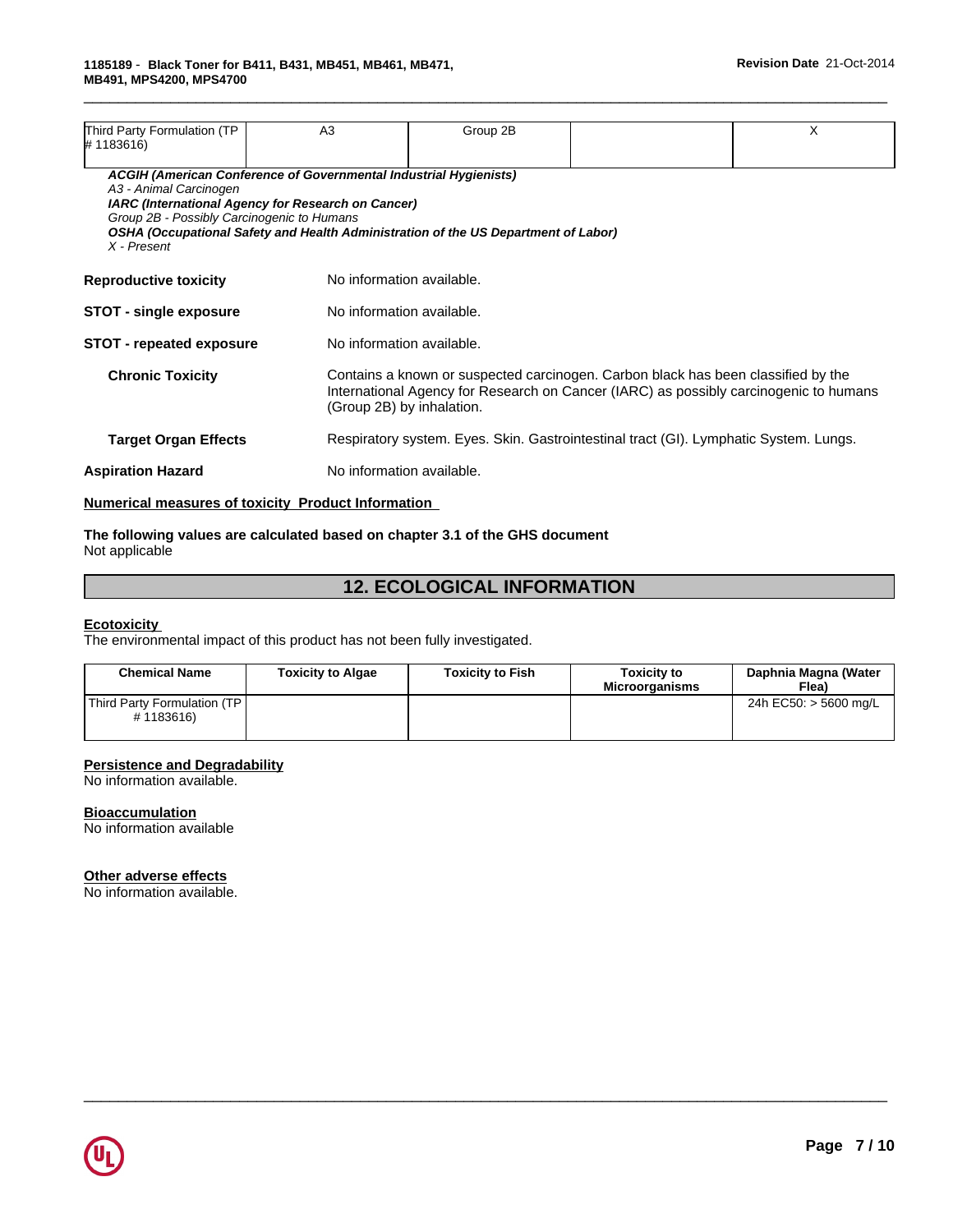# **13. DISPOSAL CONSIDERATIONS**

\_\_\_\_\_\_\_\_\_\_\_\_\_\_\_\_\_\_\_\_\_\_\_\_\_\_\_\_\_\_\_\_\_\_\_\_\_\_\_\_\_\_\_\_\_\_\_\_\_\_\_\_\_\_\_\_\_\_\_\_\_\_\_\_\_\_\_\_\_\_\_\_\_\_\_\_\_\_\_\_\_\_\_\_\_\_\_\_\_\_\_\_\_

### **Waste treatment methods**

| <b>Disposal methods</b>       | This material, as supplied, is not a hazardous waste according to Federal regulations (40<br>CFR 261). This material could become a hazardous waste if it is mixed with or otherwise<br>comes in contact with a hazardous waste, if chemical additions are made to this material, or<br>if the material is processed or otherwise altered. Consult 40 CFR 261 to determine whether<br>the altered material is a hazardous waste. Consult the appropriate state, regional, or local<br>regulations for additional requirements. |
|-------------------------------|--------------------------------------------------------------------------------------------------------------------------------------------------------------------------------------------------------------------------------------------------------------------------------------------------------------------------------------------------------------------------------------------------------------------------------------------------------------------------------------------------------------------------------|
| <b>Contaminated Packaging</b> | Dispose of contents/containers in accordance with local regulations.                                                                                                                                                                                                                                                                                                                                                                                                                                                           |

### **California Hazardous Waste Codes** 331

This product contains one or more substances that are listed with the State of California as a hazardous waste.

# **14. TRANSPORT INFORMATION**

| <u>DOT</u><br><b>Proper Shipping Name</b><br><b>Hazard Class</b>  | <b>NOT REGULATED</b><br><b>NON REGULATED</b><br>N/A |
|-------------------------------------------------------------------|-----------------------------------------------------|
| <u>TDG</u>                                                        | Not regulated                                       |
| <b>MEX</b>                                                        | Not regulated                                       |
| <b>ICAO</b>                                                       | Not regulated                                       |
| <b>IATA</b><br><b>Proper Shipping Name</b><br><b>Hazard Class</b> | Not regulated<br><b>NON REGULATED</b><br>N/A        |
| <b>IMDG/IMO</b><br><b>Hazard Class</b>                            | Not regulated<br>N/A                                |
| <b>RID</b>                                                        | Not regulated                                       |
| ADR                                                               | Not regulated                                       |
| ADN                                                               | Not regulated                                       |
|                                                                   |                                                     |

# **15. REGULATORY INFORMATION**

 $\overline{\phantom{a}}$  ,  $\overline{\phantom{a}}$  ,  $\overline{\phantom{a}}$  ,  $\overline{\phantom{a}}$  ,  $\overline{\phantom{a}}$  ,  $\overline{\phantom{a}}$  ,  $\overline{\phantom{a}}$  ,  $\overline{\phantom{a}}$  ,  $\overline{\phantom{a}}$  ,  $\overline{\phantom{a}}$  ,  $\overline{\phantom{a}}$  ,  $\overline{\phantom{a}}$  ,  $\overline{\phantom{a}}$  ,  $\overline{\phantom{a}}$  ,  $\overline{\phantom{a}}$  ,  $\overline{\phantom{a}}$ 

# **International Inventories**

TSCA Complies<br>DSL All compo All components are listed either on the DSL or NDSL.

**TSCA** - United States Toxic Substances Control Act Section 8(b) Inventory **DSL/NDSL** - Canadian Domestic Substances List/Non-Domestic Substances List

# **US Federal Regulations**

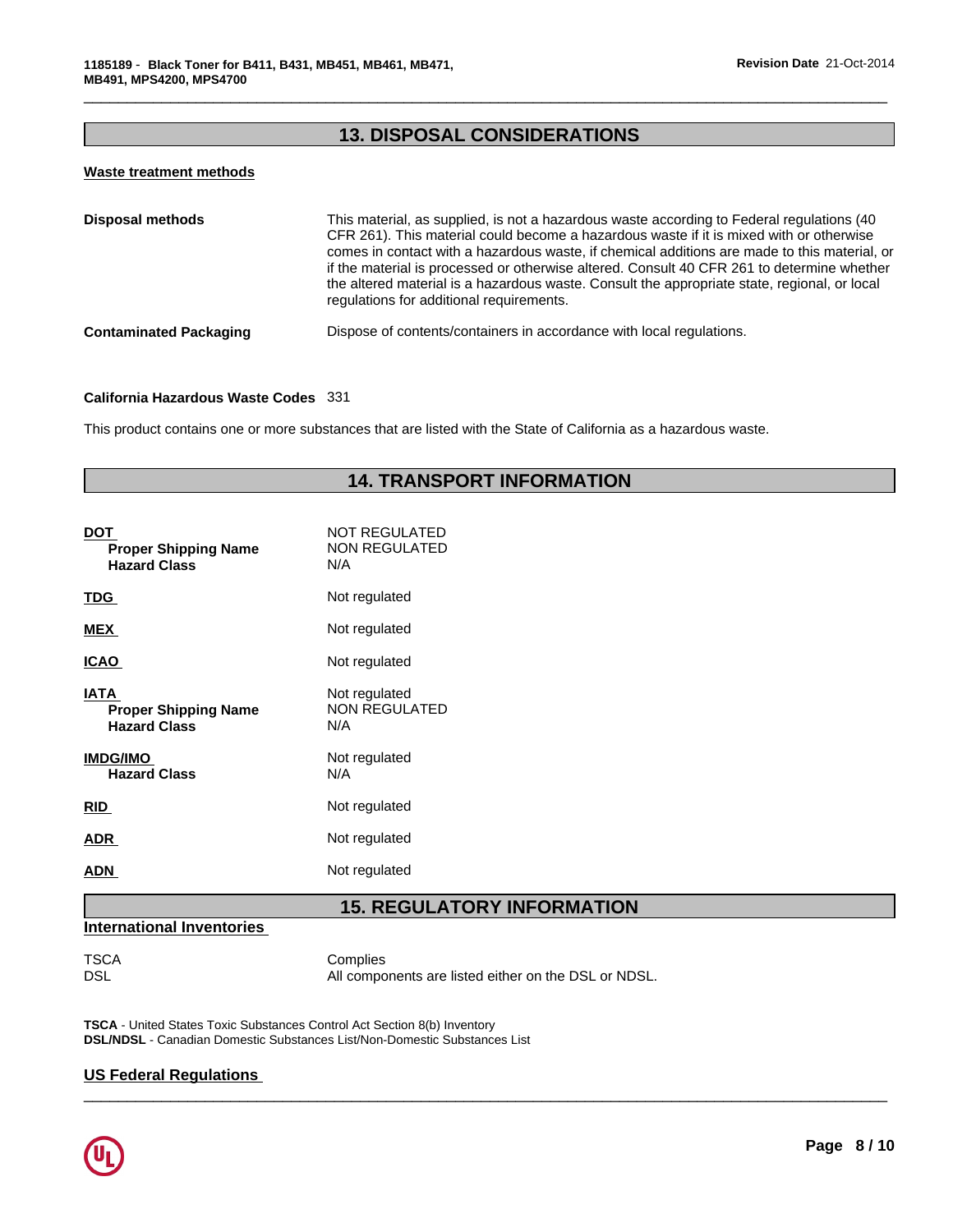## **SARA 313**

Section 313 of Title III of the Superfund Amendments and Reauthorization Act of 1986 (SARA). This product does not contain any chemicals which are subject to the reporting requirements of the Act and Title 40 of the Code of Federal Regulations, Part 372

\_\_\_\_\_\_\_\_\_\_\_\_\_\_\_\_\_\_\_\_\_\_\_\_\_\_\_\_\_\_\_\_\_\_\_\_\_\_\_\_\_\_\_\_\_\_\_\_\_\_\_\_\_\_\_\_\_\_\_\_\_\_\_\_\_\_\_\_\_\_\_\_\_\_\_\_\_\_\_\_\_\_\_\_\_\_\_\_\_\_\_\_\_

| SARA 311/312 Hazard Categories    |     |  |
|-----------------------------------|-----|--|
| <b>Acute Health Hazard</b>        | No  |  |
| <b>Chronic Health Hazard</b>      | Yes |  |
| <b>Fire Hazard</b>                | No  |  |
| Sudden release of pressure hazard | N٥  |  |
| <b>Reactive Hazard</b>            | No  |  |

#### **CWA (Clean Water Act)**

This product does not contain any substances regulated as pollutants pursuant to the Clean Water Act (40 CFR 122.21 and 40 CFR 122.42)

### **CERCLA**

This material, as supplied, does not contain any substances regulated as hazardous substances under the Comprehensive Environmental Response Compensation and Liability Act (CERCLA) (40 CFR 302) or the Superfund Amendments and Reauthorization Act (SARA) (40 CFR 355). There may be specific reporting requirements at the local, regional, or state level pertaining to releases of this material

### **US State Regulations**

#### **California Proposition 65**

This product contains the following Proposition 65 chemicals.

| California<br><b>Proposition 65</b> |
|-------------------------------------|
| Carcinoger                          |
|                                     |

#### **U.S. State Right-to-Know Regulations**

| <b>Chemical Name</b>                      | <b>New</b><br>. Jersev | l Massachusetts | Pennsylvania | <b>Rhode Island</b> | <b>Illinois</b> |
|-------------------------------------------|------------------------|-----------------|--------------|---------------------|-----------------|
| $-$<br>'183616<br>Third Party Formulation |                        |                 |              |                     |                 |

### **International Regulations**

### **Mexico**

.

### **National occupational exposure limits**

| Component                                            | <b>Carcinogen Status</b> | <b>Exposure Limits</b>                |
|------------------------------------------------------|--------------------------|---------------------------------------|
| Third.<br>(TP # 1183616)<br>√ Formulation √<br>Party |                          | Mexico:<br>TWA 3.5 mg/m <sup>3</sup>  |
| $\cdot$                                              |                          | <b>STE</b><br>ma/m<br>Mexico:<br>◡╷∟∟ |

*Mexico - Occupational Exposure Limits - Carcinogens*

#### **Canada WHMIS Hazard Class** Not determined

# **16. OTHER INFORMATION**

| <b>NFPA</b> | <b>Health Hazards</b> | <b>Flammability 0</b> | Instability 0            | <b>Physical and</b><br><b>Chemical Hazards -</b> |
|-------------|-----------------------|-----------------------|--------------------------|--------------------------------------------------|
| <b>HMIS</b> | Health Hazards 1*     | <b>Flammability 0</b> | <b>Physical Hazard 0</b> | <b>Personal Protection</b>                       |

 $\overline{\phantom{a}}$  ,  $\overline{\phantom{a}}$  ,  $\overline{\phantom{a}}$  ,  $\overline{\phantom{a}}$  ,  $\overline{\phantom{a}}$  ,  $\overline{\phantom{a}}$  ,  $\overline{\phantom{a}}$  ,  $\overline{\phantom{a}}$  ,  $\overline{\phantom{a}}$  ,  $\overline{\phantom{a}}$  ,  $\overline{\phantom{a}}$  ,  $\overline{\phantom{a}}$  ,  $\overline{\phantom{a}}$  ,  $\overline{\phantom{a}}$  ,  $\overline{\phantom{a}}$  ,  $\overline{\phantom{a}}$ 

**Chronic Hazard Star Legend** \* = Chronic Health Hazard